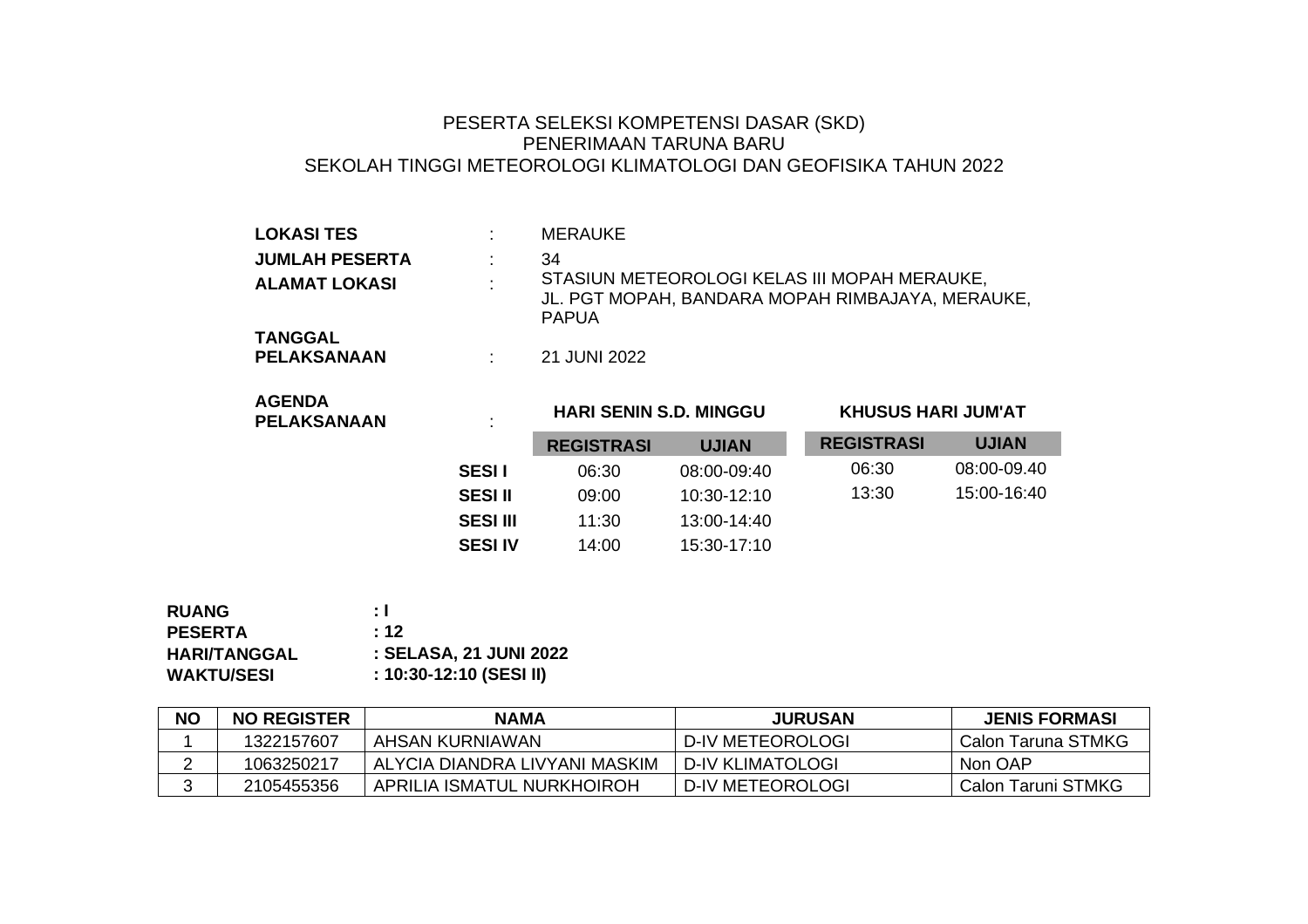| 4  | 1380573596 | <b>DAMAR JATI</b>           | <b>D-IV METEOROLOGI</b>       | Non OAP                   |
|----|------------|-----------------------------|-------------------------------|---------------------------|
| 5  | 1984101072 | EKA RESDIYANTI              | <b>D-IV METEOROLOGI</b>       | Non OAP                   |
| 6  | 1653541608 | <b>FAQIH ROSIDDIN</b>       | <b>D-IV METEOROLOGI</b>       | <b>Calon Taruna STMKG</b> |
|    | 1874759030 | FATMAWATI WAHYU WIJAYANTI   | <b>D-IV METEOROLOGI</b>       | Non OAP                   |
| 8  | 1751193116 | FEBRIYADI WASOL BASIK BASIK | <b>D-IV GEOFISIKA</b>         | <b>OAP</b>                |
| 9  | 2001569317 | <b>FIQI ICHSAN PERMANA</b>  | <b>D-IV INSTRUMENTASI-MKG</b> | <b>Calon Taruna STMKG</b> |
| 10 | 1130860223 | FIRMAN ARDHI FEBRIAN        | <b>D-IV METEOROLOGI</b>       | Non OAP                   |
| 11 | 1826799318 | FITRI WAHYUNI               | <b>D-IV METEOROLOGI</b>       | Non OAP                   |
| 12 | 1905593691 | HERMANUS RENALDO REIS APOT  | <b>D-IV METEOROLOGI</b>       | <b>OAP</b>                |

| ÷ I                      |
|--------------------------|
| : 12                     |
| : SELASA, 21 JUNI 2022   |
| : 13:00-14:40 (SESI III) |
|                          |

| <b>NO</b>     | <b>NO REGISTER</b> | <b>NAMA</b>                         | <b>JURUSAN</b>                | <b>JENIS FORMASI</b>      |
|---------------|--------------------|-------------------------------------|-------------------------------|---------------------------|
|               | 2049873915         | <b>HILDEGARD VIRGIL RICARD MAY</b>  | <b>D-IV INSTRUMENTASI-MKG</b> | Non OAP                   |
| $\mathcal{P}$ | 1951173474         | <b>JOICE LIMBONG TURU</b>           | <b>D-IV METEOROLOGI</b>       | <b>Calon Taruni STMKG</b> |
| 3             | 1630197501         | <b>JOSHUA TRIAN ULORLO</b>          | <b>D-IV GEOFISIKA</b>         | Non OAP                   |
| 4             | 1674045874         | KEVIN EKA TRISTAN HENOKH            | <b>D-IV INSTRUMENTASI-MKG</b> | Non OAP                   |
| 5             | 1564284036         | KINARYO CITRA MASHUDA               | <b>D-IV INSTRUMENTASI-MKG</b> | Non OAP                   |
| 6             | 1910566106         | LIVIANI NATALIA DAVINA LONGA        | <b>D-IV METEOROLOGI</b>       | <b>Calon Taruni STMKG</b> |
|               | 1433076607         | <b>MARKO ANTONIUS DAVID MINIPKO</b> | <b>D-IV INSTRUMENTASI-MKG</b> | <b>OAP</b>                |
|               |                    | MIKAEL MALVINO ANDREAN              |                               |                           |
| 8             | 1166361191         | <b>PARERA</b>                       | <b>D-IV METEOROLOGI</b>       | Non OAP                   |
| 9             | 1884983039         | <b>NAUFALDI SAIFULLOH</b>           | <b>D-IV METEOROLOGI</b>       | Non OAP                   |
|               |                    | <b>NENIKA KRISTIANI BR</b>          |                               |                           |
| 10            | 1726635535         | <b>SIMANJUNTAK</b>                  | <b>D-IV METEOROLOGI</b>       | <b>Calon Taruni STMKG</b> |
| 11            | 2121752187         | <b>NUR ANNISA TRISWATI</b>          | <b>D-IV METEOROLOGI</b>       | Non OAP                   |
| 12            | 1716357949         | PASKALINA HERLINA BEYAP             | <b>D-IV KLIMATOLOGI</b>       | <b>OAP</b>                |